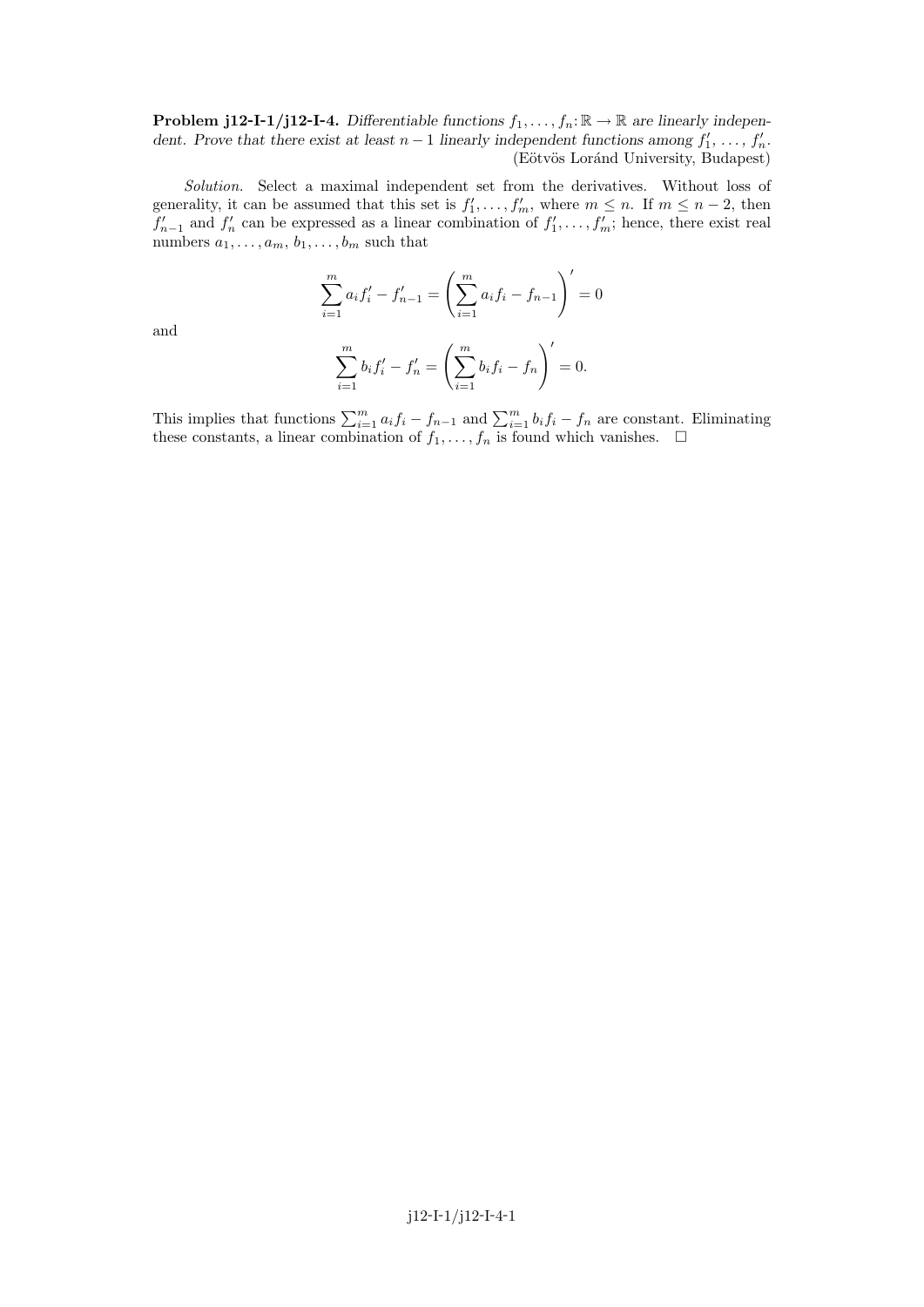**Problem j12-I-2/j12-I-9.** Let  $p > 3$  be a prime number and  $n = \frac{2^{2p}-1}{3}$ . Show that  $n \text{ divides } 2^n - 2.$  (Jagiellonian University in Kraków)

Solution.  $n = \frac{2^{2p}-1}{3} = 4^{p-1}+4^{p-2}+\cdots+1$ . Hence, in the binary system,  $n = 1010...101$ (number of 1's is  $p$ ). Therefore, in the binary system,

- (\*)  $2^n 2 = 1111...110$  (number of 1's is  $n 1$ ),
- (\*\*)  $3n = 1111...111$  (number of 1's is 2p).

Now if we prove that  $2p$  divides  $n-1$ , then by  $(*)$ ,  $(**)$  and by the rules of multiplication in the binary system, we will get that 3n divides  $2^{n} - 2$  — just what we need. But now observe:

$$
2p | (n - 1) \iff (n \text{ is odd}) \iff p | (n - 1) \iff
$$
  
\n
$$
\iff p | \left( \frac{2^{2p} - 1}{3} - 1 \right) \iff p | \left( \frac{2^{2p} - 4}{3} \right) \iff
$$
  
\n
$$
\iff (p > 3 \text{ and prime}) \iff p | \left( 2^{2p} - 4 \right) \iff
$$
  
\n
$$
\iff (p > 3 \text{ and prime}) \iff p | \left( \frac{2^{2p} - 4}{4} \right) \iff
$$
  
\n
$$
\iff p | \left( 2^{2p-2} - 1 \right).
$$

But now from Fermat's small theorem (p prime and p does not divide a, then  $a^{p-1} - 1 \equiv 0$ (mod p)), we have  $2^{p-1} \equiv 1 \pmod{p}$ , hence  $(2^{p-1})^2 \equiv 1^2 \pmod{p}$  and finally  $2^{2p-2} \equiv 1$  $\pmod{p}$ .  $\Box$ 

<sup>†</sup> The sentences in parentheses serve only as justifications of the stated equivalences here. Thus, e.g.,  $2p \mid (n-1) \Leftrightarrow (n \text{ is odd}) \Leftrightarrow p \mid (n-1) \text{ should be read as "2p divides } (n-1) \text{ if }$ and only if p divides  $(n-1)$  because n is odd" and so on.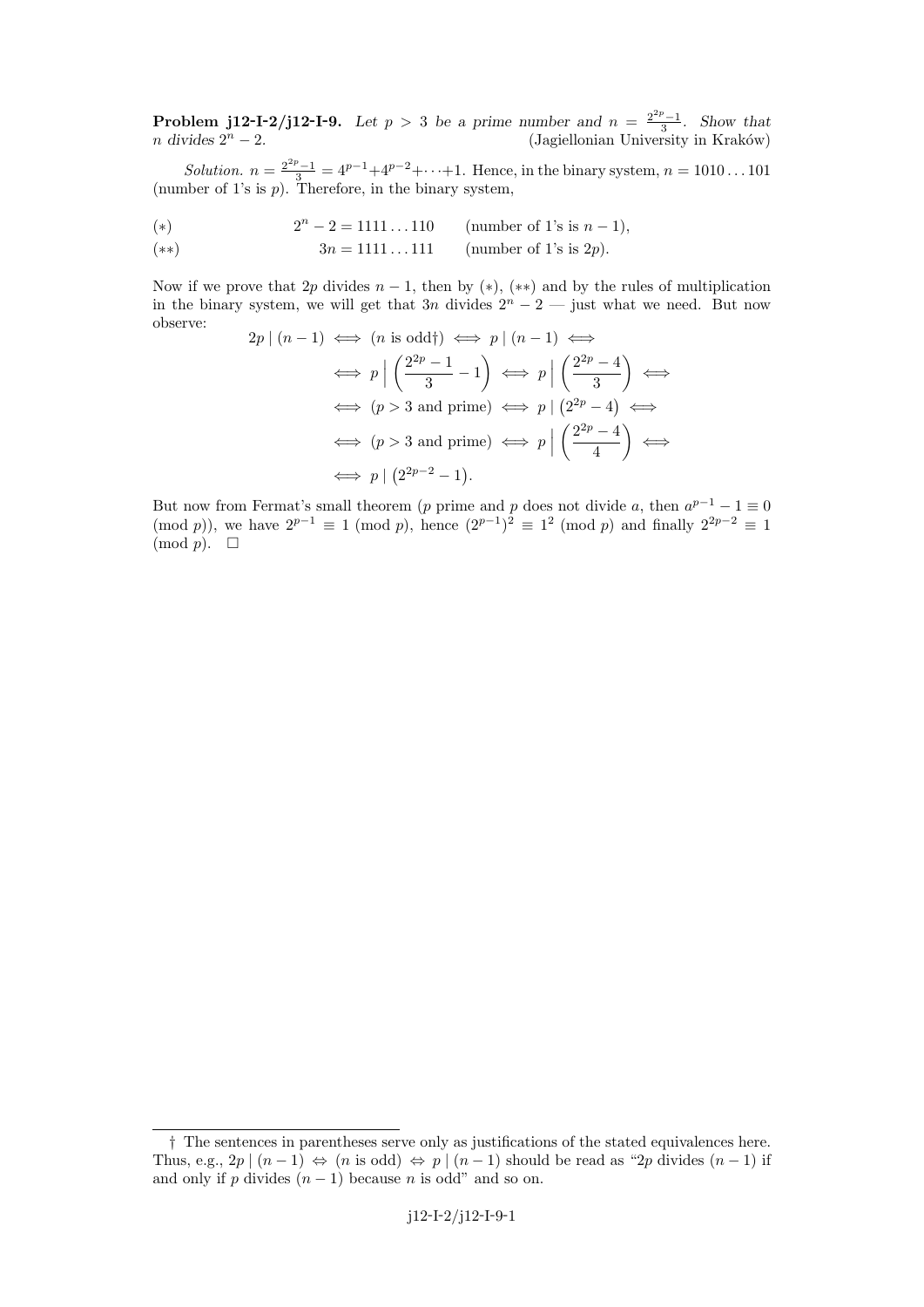**Problem j12-I-3/j12-II-59.** Positive numbers  $x_1, \ldots, x_n$  satisfy

$$
\frac{1}{1+x_1} + \frac{1}{1+x_2} + \dots + \frac{1}{1+x_n} = 1.
$$
 (1)

Prove that

$$
\sqrt{x_1} + \sqrt{x_2} + \dots + \sqrt{x_n} \ge (n-1) \left( \frac{1}{\sqrt{x_1}} + \frac{1}{\sqrt{x_2}} + \dots + \frac{1}{\sqrt{x_n}} \right).
$$

(University of Ostrava)

Solution. It is sufficient to prove that

$$
\left(\sqrt{x_1} + \frac{1}{\sqrt{x_1}}\right) + \left(\sqrt{x_2} + \frac{1}{\sqrt{x_2}}\right) + \dots + \left(\sqrt{x_n} + \frac{1}{\sqrt{x_n}}\right) \ge n\left(\frac{1}{\sqrt{x_1}} + \frac{1}{\sqrt{x_2}} + \dots + \frac{1}{\sqrt{x_n}}\right)
$$

or equivalently (see (1))

$$
\left(\frac{1+x_1}{\sqrt{x_1}} + \dots + \frac{1+x_n}{\sqrt{x_n}}\right)\left(\frac{1}{1+x_1} + \dots + \frac{1}{1+x_n}\right) \ge n\left(\frac{1}{\sqrt{x_1}} + \frac{1}{\sqrt{x_2}} + \dots + \frac{1}{\sqrt{x_n}}\right). (2)
$$

Consider the function  $f(x) = \sqrt{x} + \frac{1}{\sqrt{x}} = \frac{x+1}{\sqrt{x}}$ ,  $x \in (0, +\infty)$ . It is easy to check that the function f is non-decreasing on  $[1, +\infty)$  and that

$$
f(x) = f\left(\frac{1}{x}\right) \tag{3}
$$

holds for each  $x > 0$ .

Further, it follows from (1) that only  $x_1$  can be less than 1 (i.e.  $x_k \geq 1$ ,  $k = 2, 3, \ldots$ ) and  $\frac{1}{1+x_2} \leq 1 - \frac{1}{1+x_1} = \frac{x_1}{1+x_1}$ . Hence

$$
x_2 \ge \frac{1}{x_1} \tag{4}
$$

(a contradiction otherwise). It is now apparent directly (if  $x_1 \geq 1$ ) or from (3) and (4) (if  $x_1 < 1$ ) that

$$
f(x_1) = f\left(\frac{1}{x_1}\right) \le f(x_2) \le \cdots \le f(x_n).
$$

This means that the sequence  $\left\{\frac{1+x_k}{\sqrt{x_k}}\right\}_k^n$ is non-decreasing. Thus (2) holds according to  $k=1$ the well-known Chebyshev's inequality since the sequence  $\left\{\frac{1}{1+x_k}\right\}_{k=1}^n$  is decreasing.

The equality in (2) holds if and only if

$$
\frac{1}{1+x_1} = \frac{1}{1+x_2} = \dots = \frac{1}{1+x_n} \qquad \text{or} \qquad \frac{1+x_1}{\sqrt{x_1}} = \frac{1+x_2}{\sqrt{x_2}} = \dots = \frac{1+x_n}{\sqrt{x_n}},
$$

which implies  $x_1 = x_2 = \cdots = x_n$ . Then we obtain from (1) that  $x_1 = x_2 = \cdots = x_n$  $n-1.$   $\Box$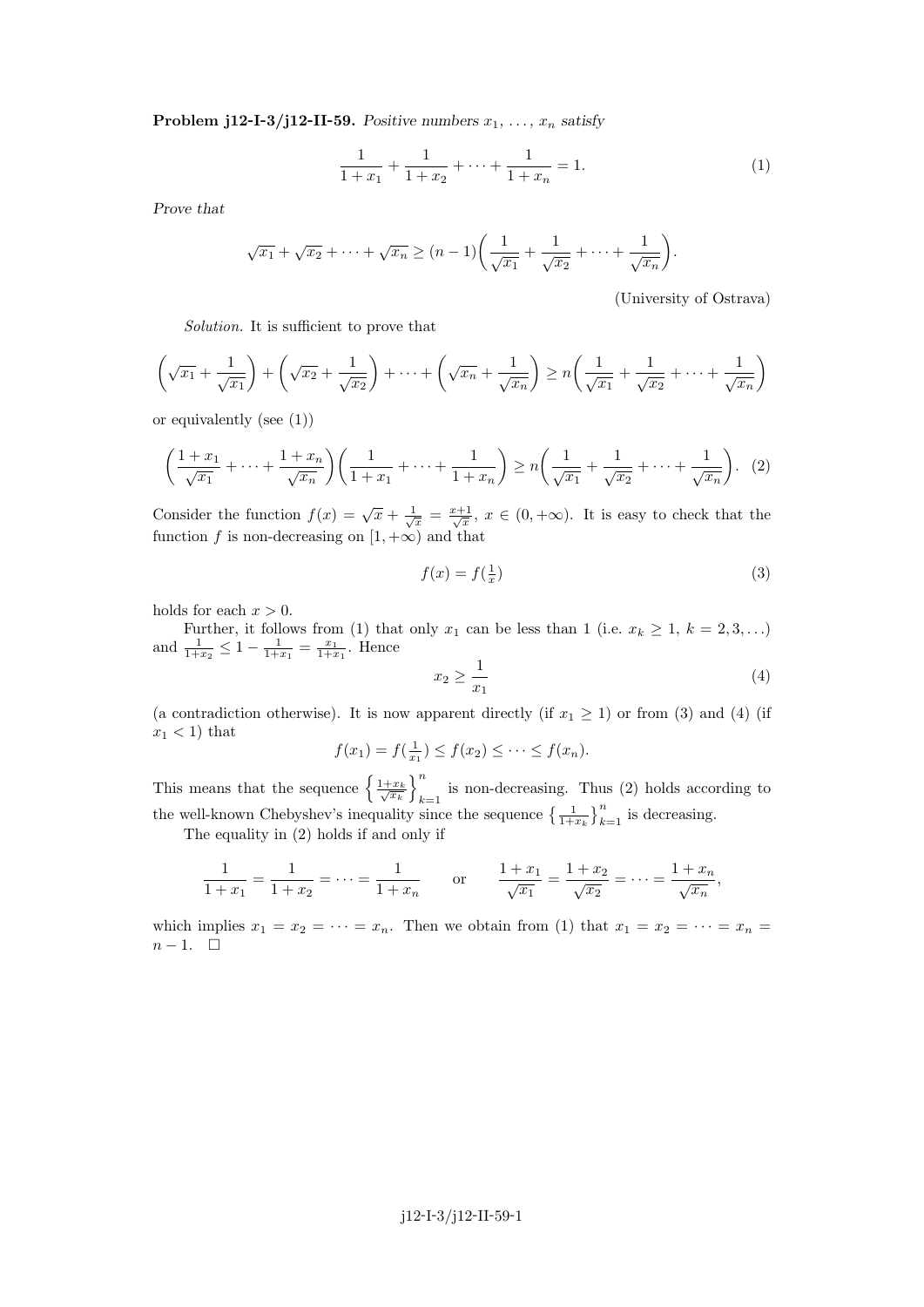**Problem j12-I-4/j12-I-5.** The numbers  $1, 2, \ldots, n$  are assigned to the vertices of a regular n-gon in an arbitrary order. For each edge compute the product of the two numbers at the endpoints and sum up these products. What is the smallest possible value of this sum?

(Babeş-Bolyai University, Cluj-Napoca)

Solution. Due to the  $(a-b)^2 = a^2 - 2ab + b^2$  identity, it is sufficient to find the maximum of the sum

$$
\sum_{k=1}^{n} (\sigma(k+1) - \sigma(k))^2
$$

where  $\sigma(k)$  denotes the number from the  $k^{th}$  vertex and  $\sigma(n+1) = \sigma(1)$ . We will give an inductive algorithm to find an optimal arrangement and so we can find the maximal sum (or the minimal for the initial problem). Suppose we have an arbitrary arrangement with  $n$ numbers and construct an arrangement with  $n + 2$  numbers in the following way:

- Find the maximum of  $|\sigma(k+1) \sigma(k)|$ . For such a k, denote  $x = \min\{\sigma(k+1), \sigma(k)\}\$ and  $y = \max\{\sigma(k+1), \sigma(k)\}.$
- Increase each number by 1.
- Insert the numbers 1 and  $n + 2$  as in figure 1.

If we denote by  $s_{n+2}$  and  $s_n$  the corresponding distance sums, we have:

$$
s_{n+2} = s_n - (x - y)^2 + ((n + 1) - x)^2 + (n + 1)^2 + y^2
$$
  
=  $s_n + 2(n + 1)^2 + 2xy - 2x - 2nx$ .

On the other hand, from the obvious inequalities  $x > 1$  and  $n + 1 - y > 1$ , we have  $x(n+1-y) \ge 1$  and this implies  $2xy - 2x - 2nx \le -2$ . Hence

$$
s_{n+2} = s_n + 2(n+1)^2 - 2n = 2n(n+2).
$$

If  $y_n$  is the maximal sum, we have  $y_{n+2} = y_n + 2n(n+2)$  (because for  $n = 3$  in the maximal arrangement  $x = 1, y = 3$  and in each step the maximal distance  $|\sigma(k+1) - \sigma(k)|$  occurs at  $x = 1$  and  $y = n$ ). For  $n = 2$  and  $n = 3$ , we have  $y_2 = 2$  and  $y_3 = 6$  so from the obtained recurrence relation we can deduce  $y_{2n} = 2 + \frac{8}{3}(n-1)n(n+1)$  and thus

$$
x_{2n} = \frac{2\sum_{k=1}^{n} k^2 - y_{2n}}{2} = \frac{4n^3 + 6n^2 + 5n - 3}{3}
$$

where  $x_n$  denotes the minimal sum for the initial problem. Analogously we have

$$
x_{2n+1} = \frac{4n^3 + 12n^2 + 14n + 3}{3}.
$$

For  $n \in \{6, 7, 8, 9, 10\}$ , we have illustrated the optimal arrangements on figures 2, 3, 4, 5 (in the exterior we have written the arrangement's numbers, inside the circle the product of any two adjacent number and in the inside circle the sum of these products).

 $\sum_{k=1}^{n} (\sigma(k+1) - \sigma(k))^p$ , and this can be proved by the same method using the inequality Remark. For  $p > 1$ , the above arrangements will give the maximum of the sum

$$
(n+1)^p + (n+1-x)^p + y^p - (y-x)^p \le n^p + (n+1)^p + n^p - (n-1)^p.
$$

 $\Box$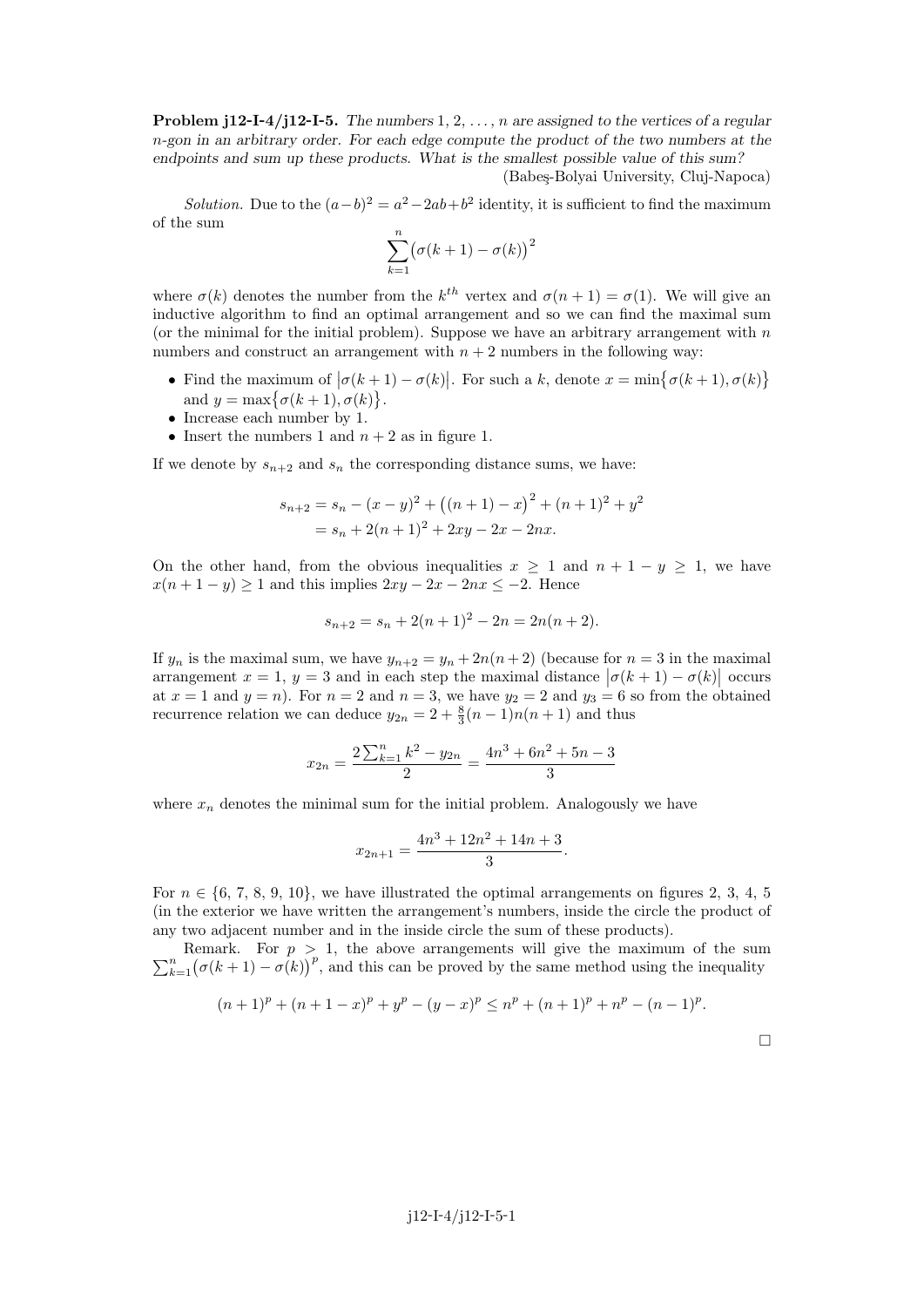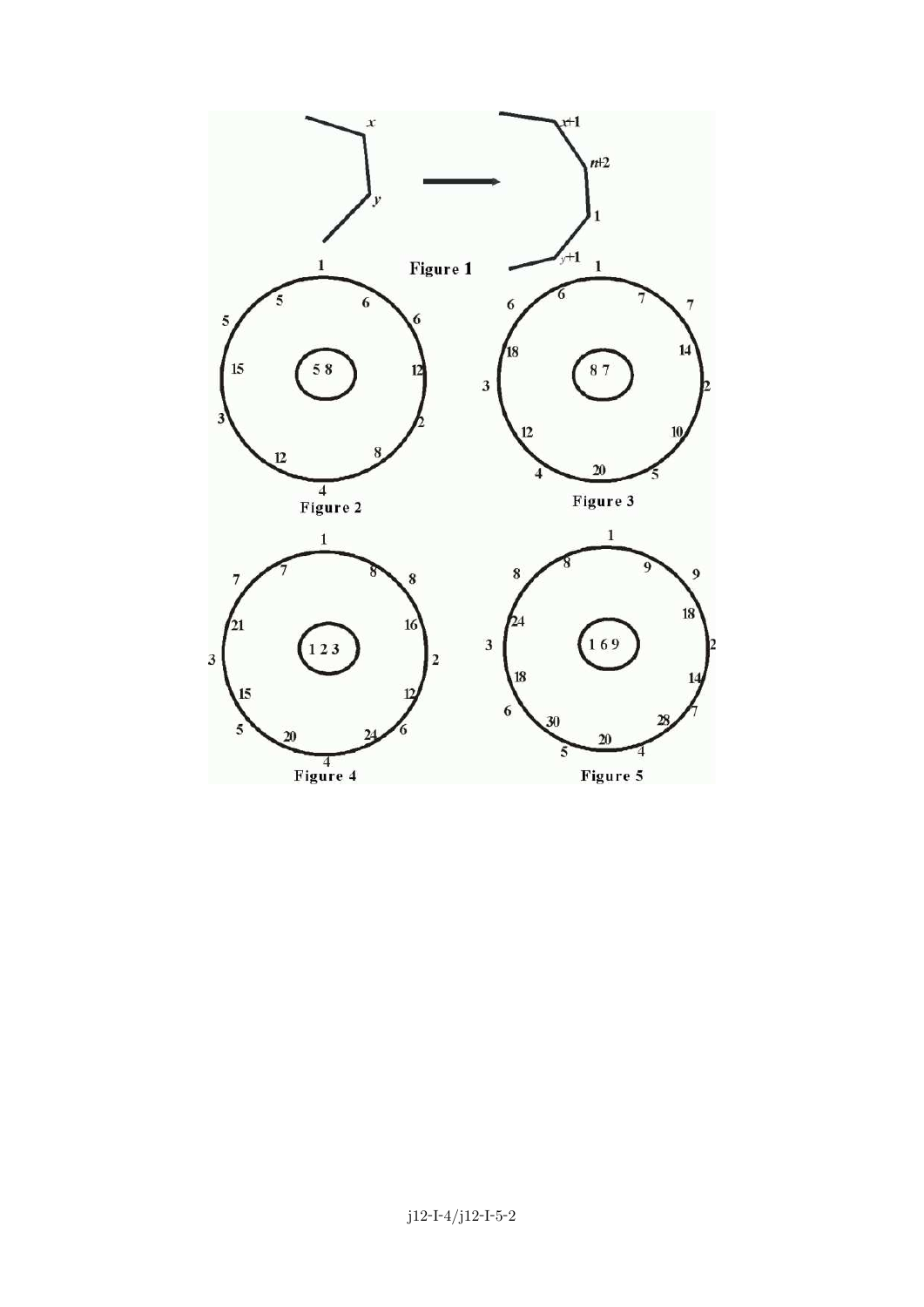Problem j12-II-1/j12-II-56. Find all complex solutions of the system

$$
(a + ic)3 + (ia + b)3 + (-b + ic)3 = -6,
$$
  
\n
$$
(a + ic)2 + (ia + b)2 + (-b + ic)2 = 6,
$$
  
\n
$$
(1 + i)a + 2ic = 0.
$$

 $(P. J. Šafárik University in Košice)$ 

Solution. Let us notice that the third equation can be written as

$$
(a + ic) + (ia + b) + (-b + ic) = 0;
$$

that is why a natural substitution is

$$
x = a + ic, \qquad y = ia + b, \qquad z = -b + ic.
$$

Then, our system is

$$
x3 + y3 + z3 = -6
$$
  

$$
x2 + y2 + z2 = 6
$$
  

$$
x + y + z = 0
$$

Using symmetric polynomials, we get

$$
x + y + z = \sigma_1,
$$
  
\n
$$
x^2 + y^2 + z^2 = (x + y + z)^2 - 2(xy + yz + xz) = \sigma_1^2 - 2\sigma_2,
$$
  
\n
$$
x^3 + y^3 + z^3 = (x + y + z)^3 - 3(xy + yz + xz)(x + y + z) + 3xyz = \sigma_1^3 - 3\sigma_1\sigma_2 + 3\sigma_3.
$$

It is a well-known fact that  $x, y, z$  must be roots of the cubic polynomial

$$
f(t) = t^3 - \sigma_1 t^2 + \sigma_2 t - \sigma_3.
$$

Since  $\sigma_1 = 0$ ,  $\sigma_1^2 - 2\sigma_2 = 6$ ,  $\sigma_1^3 - 3\sigma_1\sigma_2 + 3\sigma_3 = -6$ , we have

$$
\sigma_1 = 0
$$
,  $\sigma_2 = -3$ ,  $\sigma_3 = -2$ .

Rational roots of the polynomial  $f(t) = t^3 - 3t + 2$  can only be from the set  $\{-2, -1, 1, 2\}$ . Trying these, it turns out that  $t = 1$  and  $t = -2$  are roots. Decomposition of the polynomial then reveals that 1 is a double root.

Thus, we have

$$
(x, y, z) \in \{(1, 1, -2), (1, -2, 1), (-2, 1, 1)\}.
$$

Returning back, we solve the system

$$
a + ic = x
$$
  
\n
$$
ia + b = y
$$
  
\n
$$
-b + ic = z
$$

Its determinant is

$$
|A| = \begin{vmatrix} 1 & 0 & i \\ i & 1 & 0 \\ 0 & -1 & i \end{vmatrix} = i + 1 \neq 0,
$$

so for each  $(x, y, z)$  there is exactly one solution. It is easy to get the inverse matrix:

$$
A^{-1} = \frac{1}{2} \begin{pmatrix} 1+i & -1-i & -1-i \\ 1-i & 1+i & -1+i \\ -1-i & 1-i & 1-i \end{pmatrix}.
$$

Multiplying this matrix by the vectors  $(x, y, z)$  gives three solutions  $(a, b, c)$ :

$$
(1+i,2-i,-1), \qquad (1+i,-1-i,-1), \qquad (-2-2i,-1+2i,2).
$$

One can easily verify that all three satisfy the system.  $\Box$ 

$$
j12
$$
-II-1/j12-II-56-1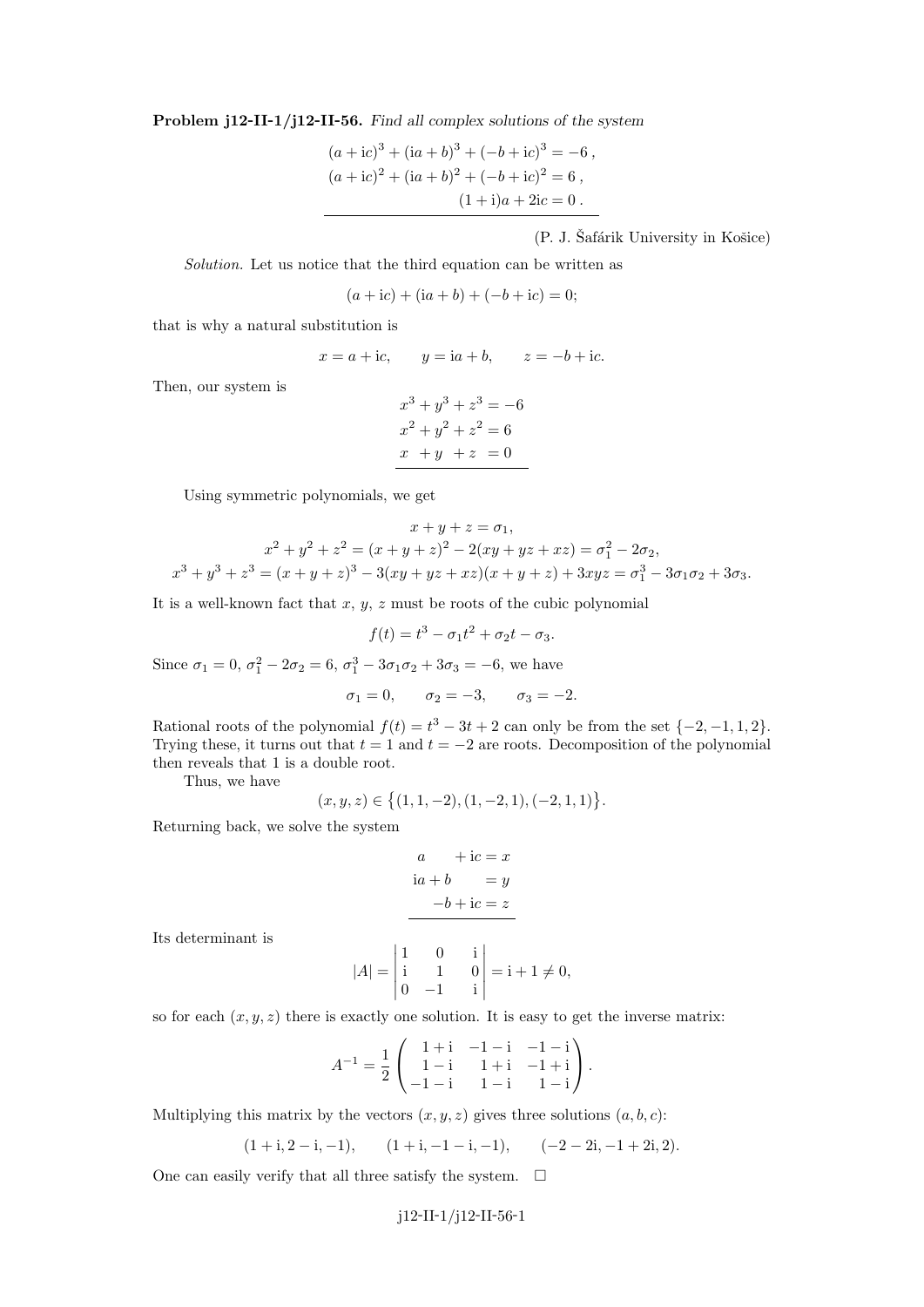**Problem j12-II-2/j12-II-52.** A ring R (not necessarily commutative) contains at least one zero divisor and the number of zero divisors is finite. Prove that  $R$  is finite.

(Eötvös Loránd University, Budapest)

Solution. Let m be the number of zero divisors and  $u, v \in R$  two non-zero elements such that  $uv = 0$ .

We generate more zero divisors in the following way. For an arbitrary  $x \in R$ , the element xu is either 0 or also a zero divisor, since  $(xu)v = x(uv) = 0.$ 

If  $xu = yu$  for some different elements  $x, y \in R$ , then  $(x - y)u = 0$ , and  $x - y$  is a zero divisor. This implies that 0 or an arbitrary zero divisor can be obtained at most  $m+1$  times in the form xu.‡

Thus, each of 0 and the m zero divisors is obtained at most m times and the number of elements of R cannot exceed  $(m+1)^2$ .  $\Box$ 

<sup>†</sup> The set  $\{xu; x \in R\}$  is finite, its cardinality being ≤  $m + 1$ .

<sup>‡</sup> Define an equivalence relation:  $x \sim y$  iff  $xu = yu$ . In each class of equivalence, there are  $(m + 1)$  elements at most. Finally, the number of the classes of equivalence is equal to the cardinality of the set  $\{xu; x \in R\}$ , which is finite.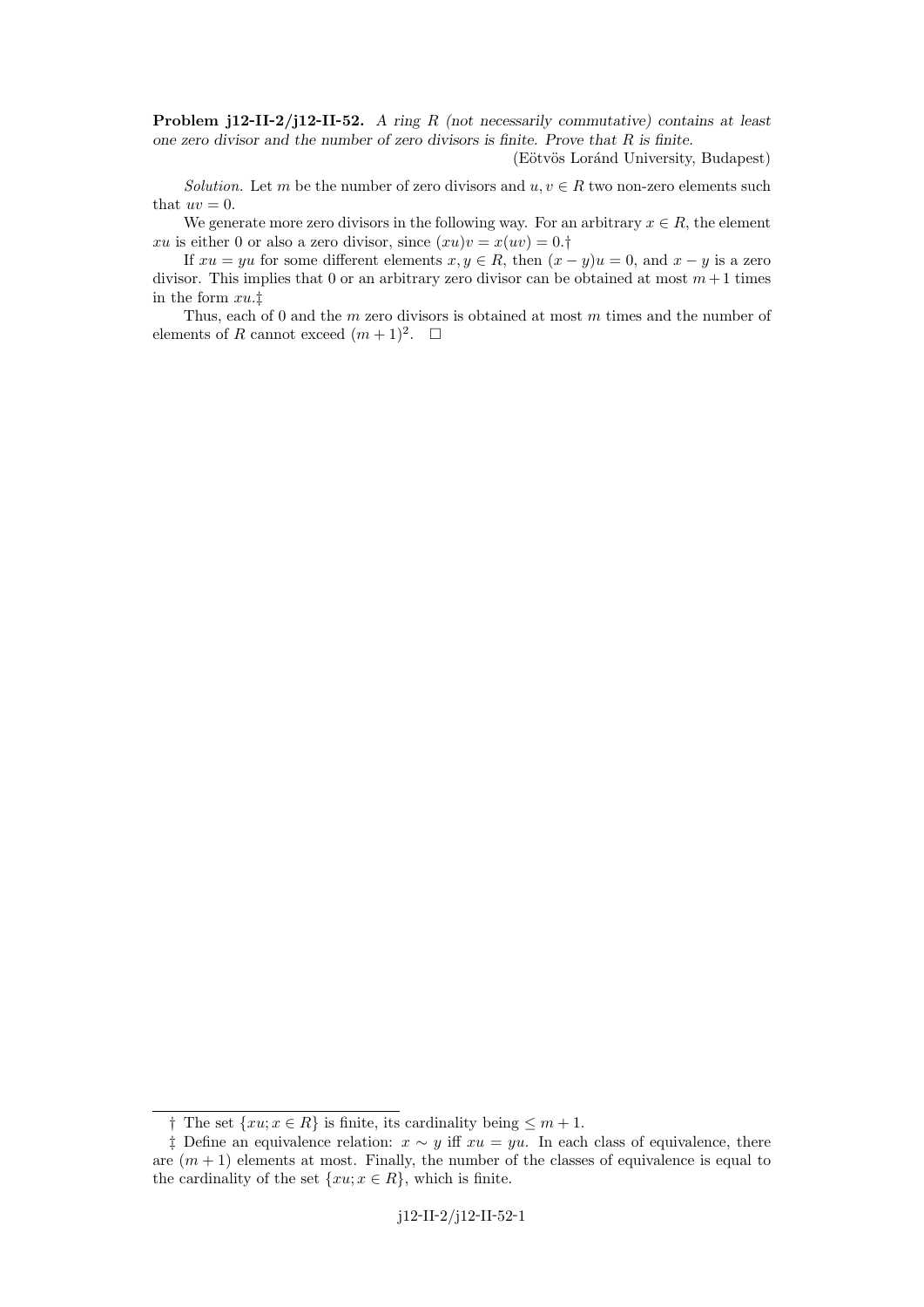**Problem j12-II-3/j12-II-53.** Let E be the set of all continuous functions  $u:[0,1] \to \mathbb{R}$ satisfying

$$
u^{2}(t) \le 1 + 4 \int_{0}^{t} s|u(s)| ds, \quad \forall t \in [0, 1].
$$

Let  $\varphi: E \to \mathbb{R}$  be defined by

$$
\varphi(u) = \int_0^1 \left( u^2(x) - u(x) \right) \mathrm{d}x.
$$

Prove that  $\varphi$  has a maximum value and find it. (Babeş-Bolyai University, Cluj-Napoca) Solution. Let

$$
v(t) = 1 + 4 \int_0^t s|u(s)| ds, \quad \forall t \in [0, 1].
$$

We have

$$
v'(t) = 4t|u(t)| \le 4t\sqrt{1+4\int_0^t s|u(s)| \,ds} \le 4t\sqrt{v(t)}
$$

so

$$
\sqrt{v(t)} - 1 = \int_0^t \frac{v'(s)}{2\sqrt{v(s)}} ds \le \int_0^t 2s ds = t^2
$$

therefore

$$
|u(t)| \le \sqrt{v(t)} \le t^2 + 1.
$$

If we consider  $\varphi$ , we have

$$
|u^{2}(t) - u(t)| = |u(t)||u(t) - 1| \leq (t^{2} + 1)(t^{2} + 2),
$$
  

$$
|\varphi(u)| \leq \int_{0}^{1} |u^{2}(t) - u(t)| dt \leq \int_{0}^{1} (t^{2} + 1)(t^{2} + 2) dt = \frac{16}{5}.
$$

Equality can be achieved if

$$
|u(t)| = t^2 + 1
$$
 and  $|u(t) - 1| = t^2 + 2$ .

This is the case of  $u(t) = -t^2 - 1$ , which belongs to E.  $\Box$